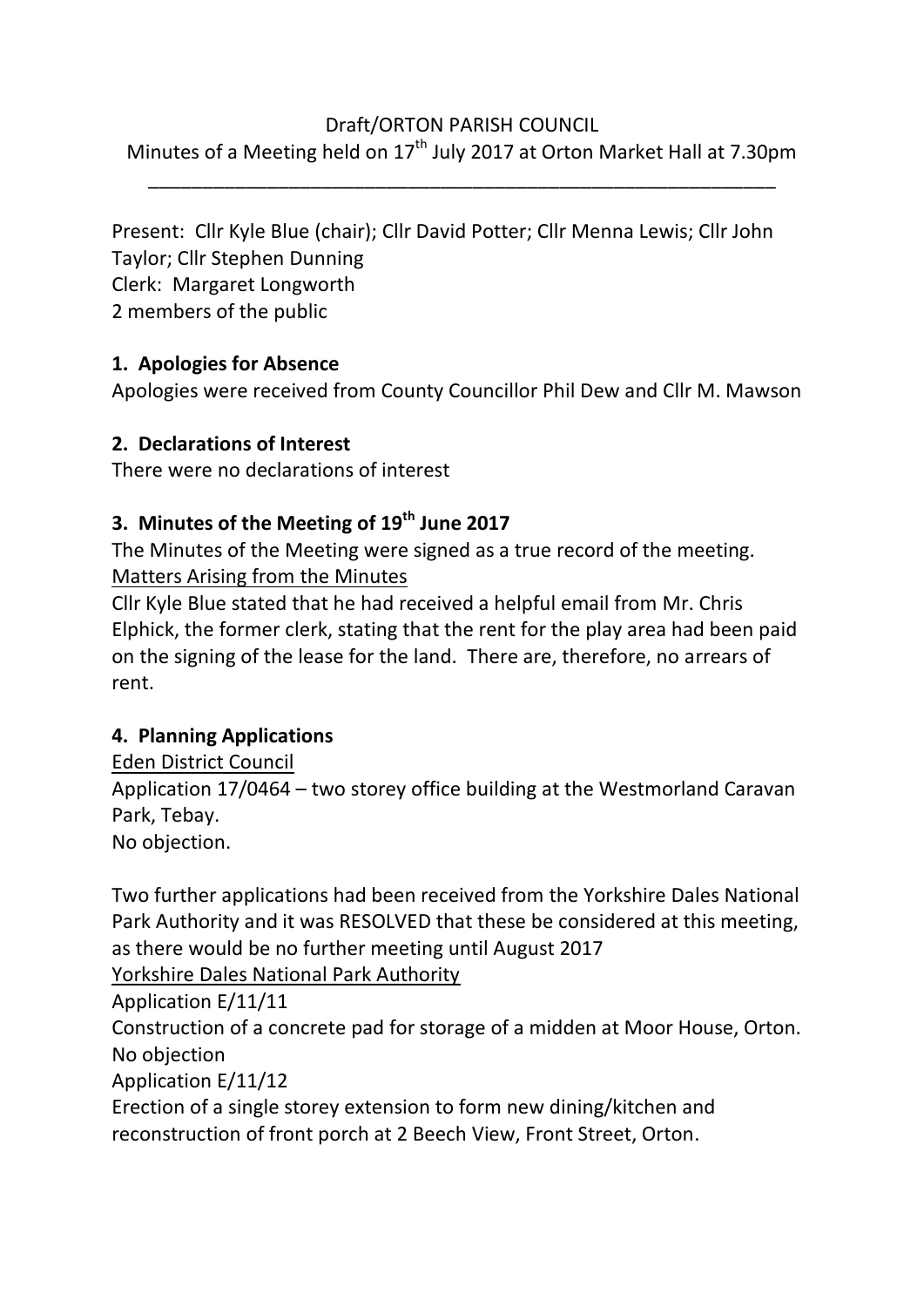No objection, but the Parish Council would prefer to see the elevations stone faced to match the existing dwelling.

### **5. Website and Defibrillator**

Cllr John Taylor updated members on the new website, which was ready for operation. **The address of the new website will be ortonpc-eden.org.uk**. The word "eden" had been included in the address to distinguish it from the website for the village of Orton in the Carlisle district.

Consideration was given to the new Community Website and it was noted that a short note was to appear in The Link mentioning that the new Community Website would be created and asking whether anybody would be willing to take this forward as a future project. Some financial support would be made available by the Parish Council.

Cllr Menna Lewis volunteered to take over the weekly checks of the new defibrillator and Cllr John Taylor indicated that a further one could be positioned in Greenholme at his house. The Clerk was asked to make enquiries as to a suitable site in Raisbeck. Two further defibrillators will be commissioned via the British Heart Foundation. The Clerk will arrange suitable training through the Community Heartbeat Trust

#### **6. Finance**

| The following accounts were approved for payment:               |        |
|-----------------------------------------------------------------|--------|
| Lynne Potter - salary for month 3                               | 250.35 |
| M. Longworth $-$ salary for month 3                             | 140.00 |
| HMRC - PAYE for month 3                                         | 97.60  |
| CALC – website development                                      | 275.00 |
| Quartro Products Ltd $-$ to repair the surface of the play area | 702.00 |
| Rowan Building Ltd – supply of lathes for hedge laying and      |        |
| repair of taps to public toilets                                | 224.40 |

### **7. Grass Cutting**

A complaint had been received about an area of highway verge which had not been cut. Cllr Kyle Blue reported that he had met with the contractor and the situation had been rectified.

#### **8. Asset Register**

The Asset Register was circulated by the clerk and members agreed that it represented the up to date position apart from a few minor discrepancies